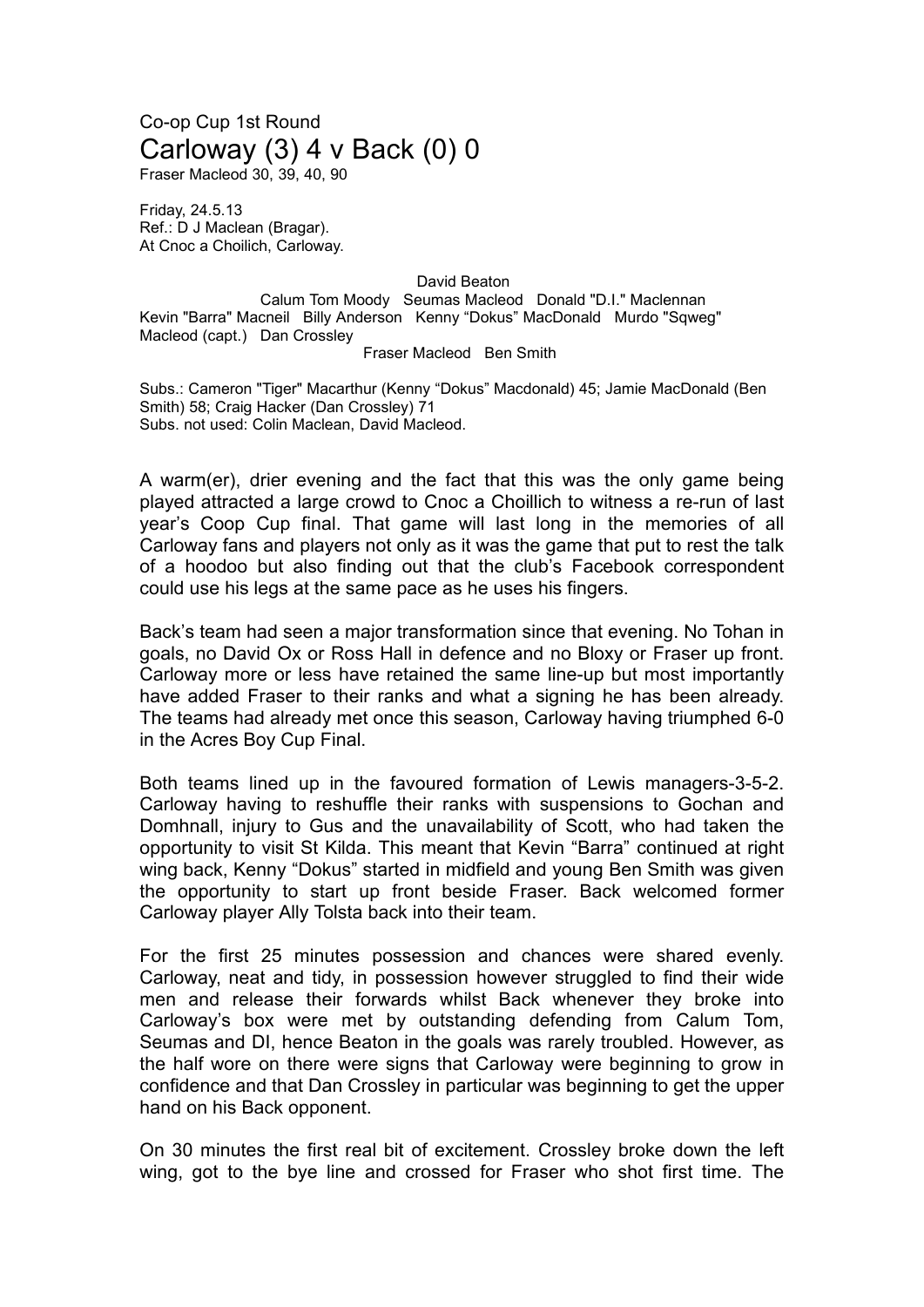young Back goalkeeper, James Macleod, pulled off an outstanding instinctive point blank save, the ball breaking out to Kenny "Dokus" whose shot was deflected past for a corner. Anderson took the corner and Fraser rose unchallenged to head the ball firmly past Macleod. 1-0

Straight from the kick off Crossley was released again beating man after man until he reached the 18 yard box where his progress was halted by a mistimed tackle by Alex "Tippex" Maciver. Yellow card was referee Maclean's decision. The majority of the crowd thought that the referee had been very lenient. From the resultant free-kick taken by Anderson, Fraser headed over from a similar position to his goal.

The second goal was not delayed for long. A free kick awarded to Carloway just inside the Back half was taken by "Squegg" long to the back post for Calum Tom to head back to Fraser to knock in his second of the evening. 2-0

To cap off an outstanding 10 minutes for Carloway, and especially Fraser, along came the third goal on 39 minutes. Squegg won the ball just inside his own half and played a magnificent through ball to Fraser in the inside left position. After sprinting way from his marker he clinically dispatched the ball behind Macleod for his hat trick. Unfortunately, an element of the Back support decided to criticise the lineman at this point only to be reminded quite vociferously and correctly as to the laws of the game. 3-0

Half-Time 3-0

The start of the second half brought about a change for Carloway. Cameron Macarthur being brought on to replace "Dokus" and slotting into the same midfield position, albeit in a more defensive role.

This change didn't appear to affect Carloway's rhythm with young Macarthur showing his versatility and his ball winning abilities. There were a couple of half chances for Fraser which came to nothing.

On 52 minutes another change for Carloway with Ben Smith having to go off injured and be replaced by Jamie Macdonald. Another reshuffle ensued with "Barra" moving up front and Jamie going to wing back. This change did seem to affect Carloway more and Back started to dominate possession without really troubling Beaton apart from a brilliant attempt by D J Macdonald which crashed off an upright on 74 minutes. Other than that sterling defensive work by everyone ensured that Carloway maintained their three goal advantage.

As the game wore on Billy Anderson adopted a more offensive position where he could influence the chances created. It was from one of his passes that Fraser concluded the scoring on 90 minutes. A great pass by Billy and yet another clinical finish from Fraser. 4-0

So what does this game show us about Carloway. Obviously success and a long unbeaten run instil confidence. Players are playing at the top of their abilities and are playing as a team. The introduction of Fraser Macleod has